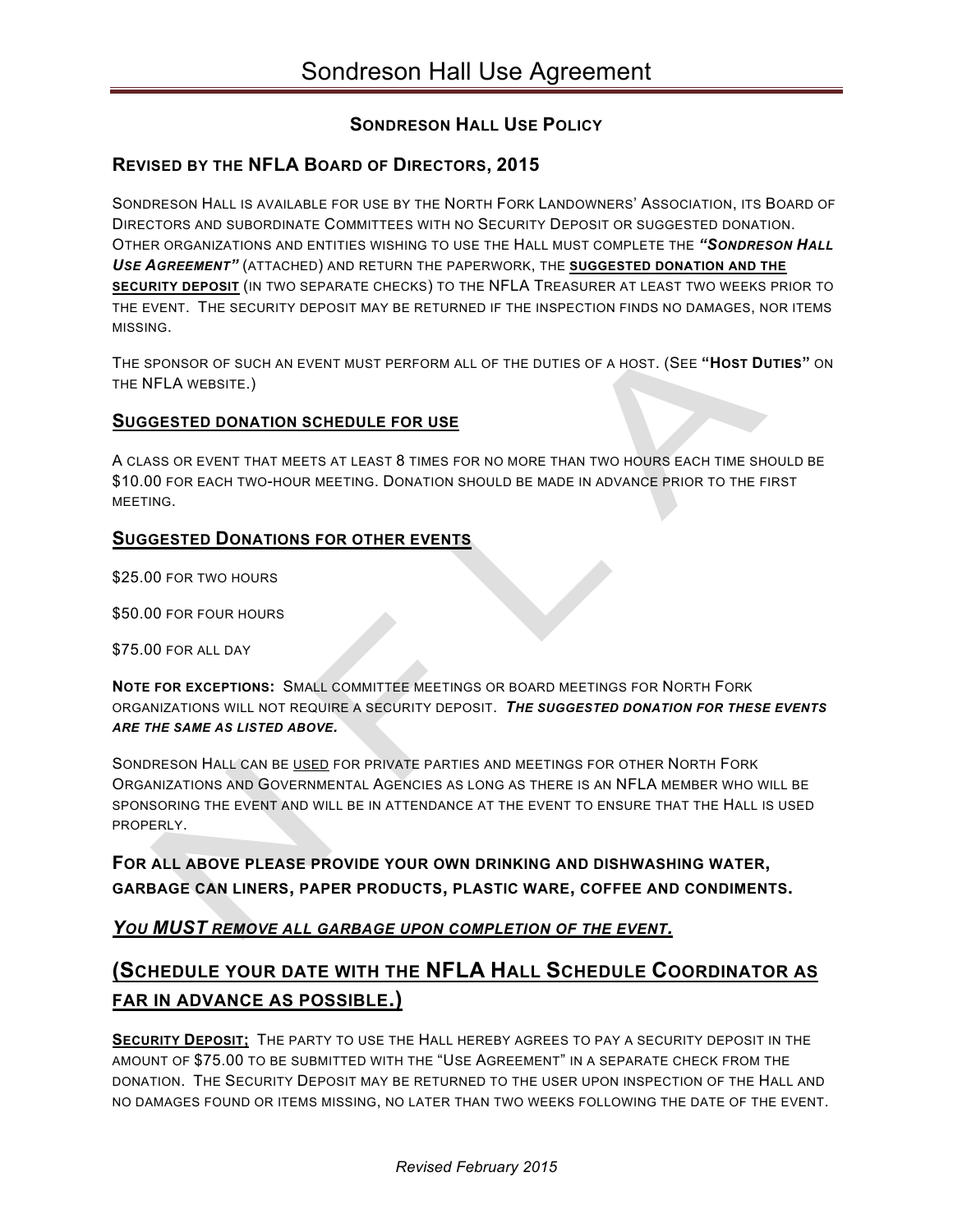THE SUGGESTED DONATION FOR THE USE OF THE HALL AND PREMISES IS AT LEAST \$75.00 PER DAY. ANY DONATION SHOULD BE SENT WITH THE SECURITY DEPOSIT TO THE NFLA TREASURER @ P.O.BOX 1603, COLUMBIA FALLS, MONTANA 59912. THIS MUST BE SENT AT LEAST TWO WEEKS PRIOR TO THE EVENT IN ORDER TO KEEP RESERVATION DATE AND TIME DESIRED.

| DATE OF USE                  | <b>ESTIMATED HOURS OF USE: FROM</b>  | <b>AM/PM TO</b> | <b>AM/PM</b> |  |
|------------------------------|--------------------------------------|-----------------|--------------|--|
| <b>PURPOSE OF THE EVENT:</b> |                                      |                 |              |  |
|                              | <b>RESPONSIBLE PARTY: (USE NAME)</b> |                 |              |  |
| <b>ADDRESS</b>               | <b>CITY</b>                          | <b>STATE</b>    | <b>ZIP</b>   |  |
| <b>PHONE</b>                 | <b>EMAIL</b>                         |                 |              |  |

**NORTH FORK LANDOWNERS ASSOCIATION:**

**SECURITY DEPOSIT: THE PARTY TO USE THE HALL HEREBY AGREES TO PAY A SECURITY DEPOSIT IN THE AMOUNT OF \$75.00 TO BE SUBMITTED WITH THE USE AGREEMENT IN A SEPARATE CHECK FROM THE DONATION. SECURITY DEPOSIT WILL BE RETURNED TO THE USER UPON INSPECTION OF THE HALL AND NO DAMAGES, NO LATER THAN TWO WEEKS FOLLOWING THE DATE OF THE EVENT.**

**THE SUGGESTED DONATION FOR THE USE OF THE HALL AND PREMISES IS AT LEAST \$75.00 PER DAY. ANY DONATION SHOULD BE SENT WITH THE SECURITY DEPOSIT TO THE NFLA TREASURER @ P.O. BOX 1603, COLUMBIA FALLS, MONTANA 59912. PLEASE SEND AT LEAST TWO WEEKS PRIOR TO THE EVENT IN ORDER TO KEEP THE RESERVED DATES AND TIMES.**

**EQUIPMENT AND SERVICES FURNISHED:**

- **1. FOUR 8' TABLES AND NINE 6' TABLES AND CHAIRS TO SEAT APPROXIMATELY 100 PERSONS**
- **2. KITCHEN FACILITIES (NO RUNNING WATER. YOU MUST BRING YOUR OWN WATER)**
- **3. PROPANE STOVE WITH OVEN AND A WOOD COOK STOVE**
- **4. WOOD HEATER STOVE**
- **5. ELECTRIC COFFEE POT (40 CUPS, TAKES 40 MINUTES TO HEAT)**
- **6. PROPANE AND ELECTRIC LIGHTS**
- **7. PROPANE GENERATOR FOR ELECTRIC POWER (PLEASE READ THE INSTRUCTIONS AND FOLLOW THEM)**
- **8. OUTHOUSES FOR MEN AND WOMEN**
- **9. GARBAGE CANS PROVIDED; USER MUST REMOVE YOUR OWN GARBAGE AFTER EACH EVENT!**
- **10. PAPER AND PLASTIC PRODUCTS AND OTHER CONDIMENTS NOT PROVIDED.**

*USER AGREES TO LEAVE THE HALL IN THE CONDITION IN WHICH IT WAS FOUND. TABLES, CHAIRS AND OTHER FURNISHINGS MAY NOT BE REMOVED FROM THE HALL.* 

*USER AGREES TO FOLLOW ALL OF THE HOST DUTIES: SEE "HOST DUTIES" ON THE NFLA WEBSITE.*